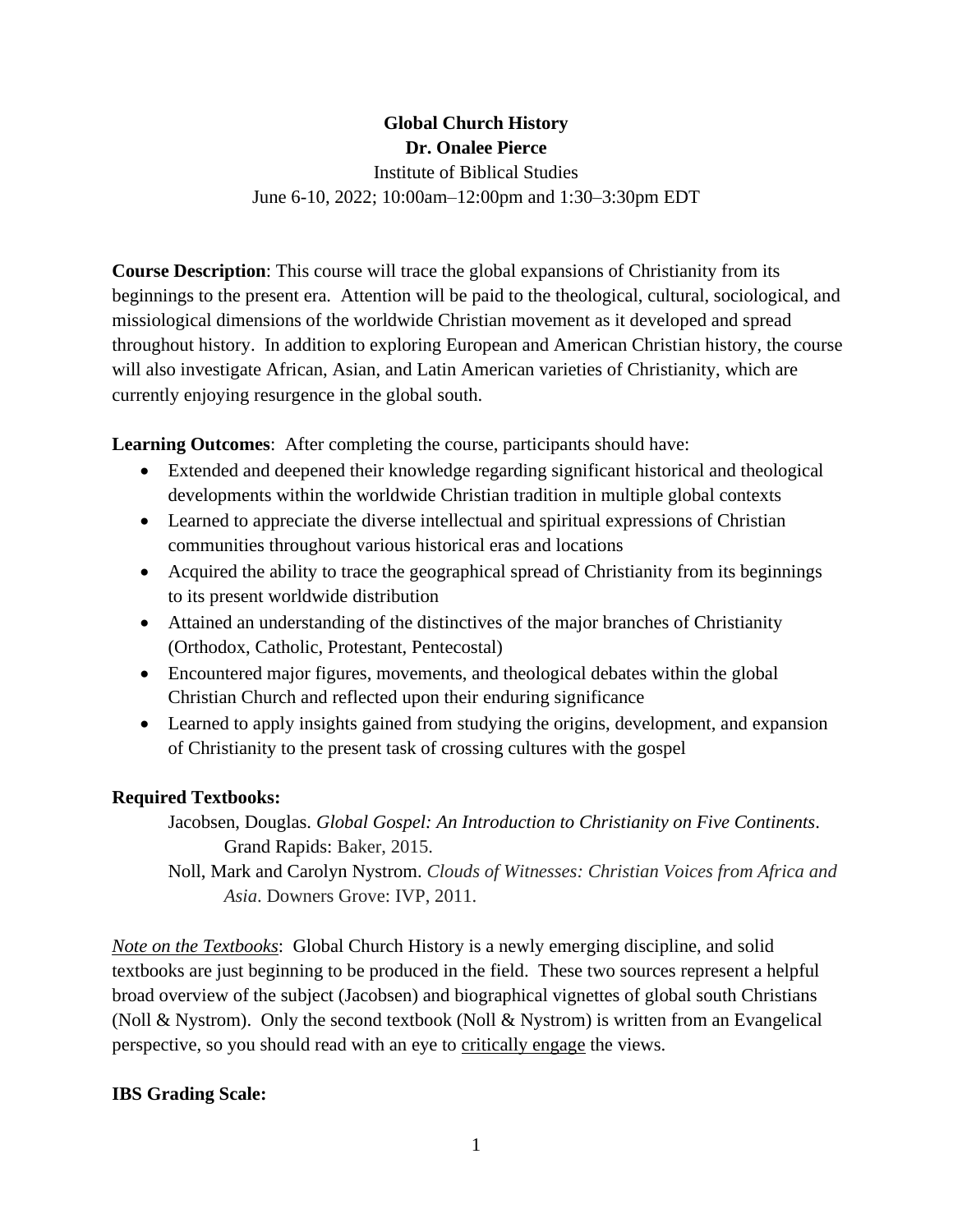| $\vert$ A 100-94 | $B+91-90$     |      | $C+81-80$ | D            | 71-65         |
|------------------|---------------|------|-----------|--------------|---------------|
| $A - 93-92$      | B 89-84       |      | 79-74     | $\mathbf{F}$ | $64 \&$ below |
|                  | $B - 83 - 82$ | $C-$ | 73-72     |              |               |

#### **Requirements and Assessments:**

#### **Reading and Participation:** 20% of overall grade

Due to the condensed nature of this course and our frequent discussions during class time, the course reading should be completed before the first session. Small-group discussions are an important way in which you participate in the course and interact with others (though we will also have discussions with the whole class). The discussions will be centered primarily on the readings for each session (discussion questions for each session will be provided in Canvas). Your participation will be evaluated by evidence presented that you have read the assigned reading material in its entirety, that you have grasped key concepts and ideas, that the questions you pose are related to the readings and their implications for our work in the course, and by thoughtful and respectful responses to your co-learners. Constructive disagreement is encouraged, but courtesy at all times is required. Any discourtesy will result in a deduction from your grade. Reading should be done thoroughly and thoughtfully with a sincere attempt to learn all you can. Come ready each session to discuss what you have read. **Participation will account for 10% of your course grade.**

Additionally, you will need to submit a reading report, communicating the percentage of the assigned reading you have completed. (An example of a reading report may be found on the last page of this syllabus.) While the reading report is not due until the end of our class week, it is strongly recommended that you complete the reading before class begins. **This reading report is worth 10% of your grade and is due Monday, June 6 by 11:59pm**.

#### **Final Essay:** 20% of overall grade (due **Friday, June 10 by 11:59pm**)

Write a 2-3-page essay tracing the development of Christianity from its arrival until the end of the twentieth century. Choose one of the following regions on which to focus your essay: Sub-Saharan Africa, the Middle East, India, China, or Latin America. Discuss the progress of the Gospel: how did Christianity arrive? how was it received? how has it expanded and/or contracted over the centuries? Be sure to highlight the key events, leaders, and doctrines unique to this area. What is the current state of the Church in this region? How can a proper understanding of the history of the Church in this area serve as a tool as we continue to engage in ministry there today? For this essay, utilize the course texts and lecture material (you are not expected to use additional sources).

**Noll Response Reflection:** 25% of overall grade (due **Sunday, June 12 by 11:59pm**) Students will submit a 4-6-page written response to the Noll & Nystrom, *Clouds of Witnesses* textbook. In engaging the textbook, students will respond to the following questions: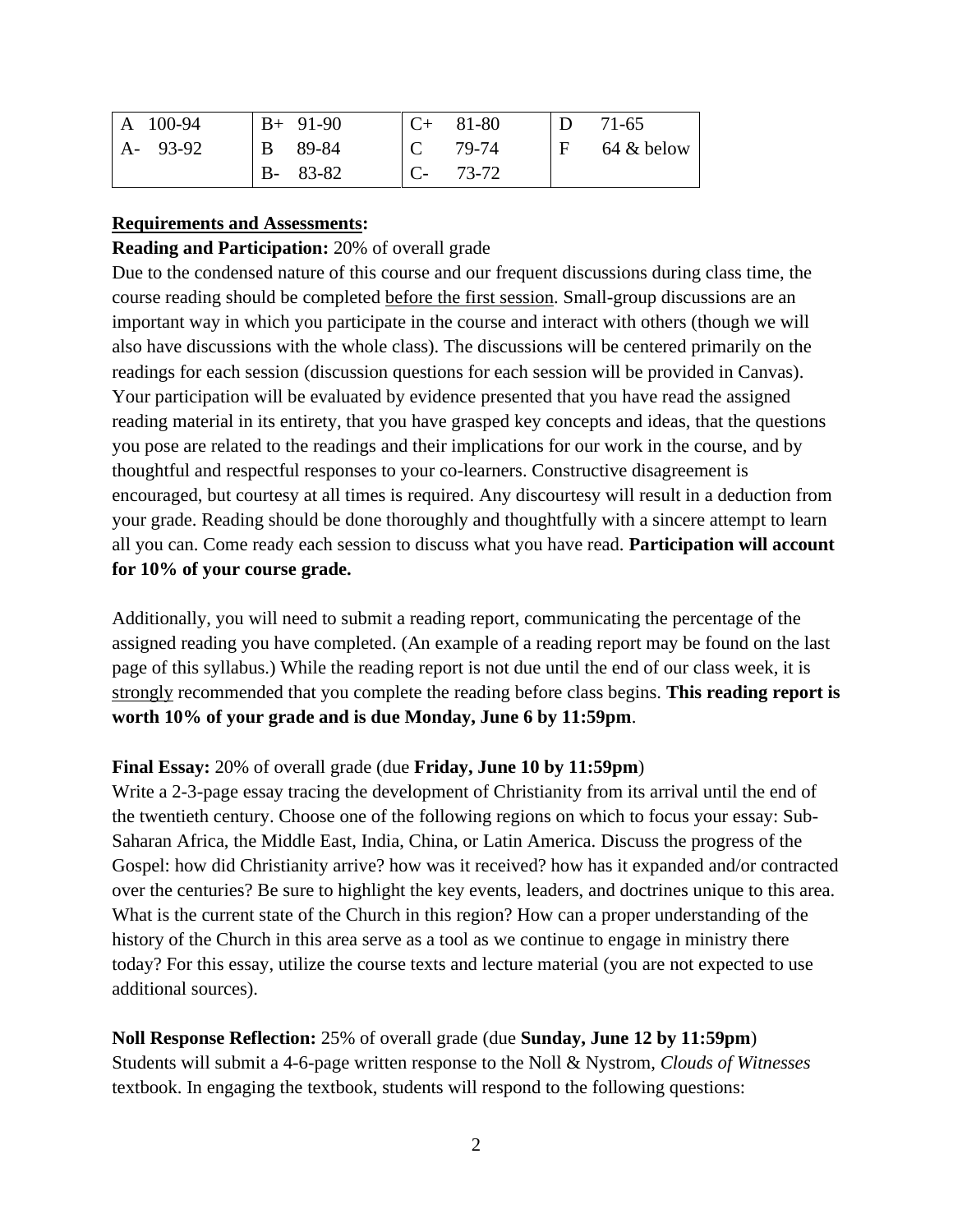- How did the individuals from the text seek to communicate and/or translate key dimensions of the Gospel into their specific contexts through their actions, ministries, revivals, and/or messages? Discuss 2-3 prominent examples.
- How did these people seek justice, social/political reform, or challenge established power structures in the Church or in the wider culture? Be specific. Discuss 2-3 prominent examples.
- What challenged and/or surprised you most when learning about the lives and testimonies of those covered in this book? {Example: Were there theological emphases or ministry practices which were different from those of American Christianity?} What should present-day believers know about these individuals? Discuss 1-3 modern-day applications based on the lives and ministries of the figures from the text.
- NB—this paper should not simply be a retelling of these individuals' stories. Rather, you should be engaging with the lessons that may be gained from their lives, ministries, and wisdom. Additionally, as much as possible, include a variety of individuals to illustrate your points.

You are encouraged to make connections between the information conveyed in the Noll & Nystrom textbook, the Jacobsen textbook, and the course lecture material, which will often provide the general historical or cultural background for the biographies

## **Church Visit Experiential Learning Reflection:** 35% of overall grade (due **Wednesday, June 15, by 11:59pm**)

Each student will visit a church (physically or virtually) that represents an earlier or a non-Western branch of World Christianity. Examples: Armenian, Greek (or Russian, Ukrainian, Serbian, Bulgarian, etc.) Orthodox, Ethiopian, Coptic, Syrian, Eastern-Rite Catholic churches. If you like, you could also visit a modern worship service of a church that is significantly culturally different than your own, such as an African Methodist Episcopal church, Primitive Baptist, or Holy Ghost Pentecostal church. *This is not an exclusive list*. Do research online in advance to discover the history of the church you plan to visit, and perhaps how you should dress, behave, and speak to the people you will meet. Be sure to note if there are any restrictions on participating in communion. If you are attending online and if possible, consider contacting someone from the Church whom you can interview to help answer questions you may have. Remember: wherever you attend (regardless of your level of theological agreement), you are a guest and any interactions you have should be respectful and from a posture of a learner.

Each student will then write a 5-6-page reflection paper about the history and the experience of worshipping with the community selected for the Church Visit exercise. In terms of the overall structure of the reflection, please indicate in the introduction of the paper the name and the address of the Church, the date of visit, and the reasons for choosing this Church. (If you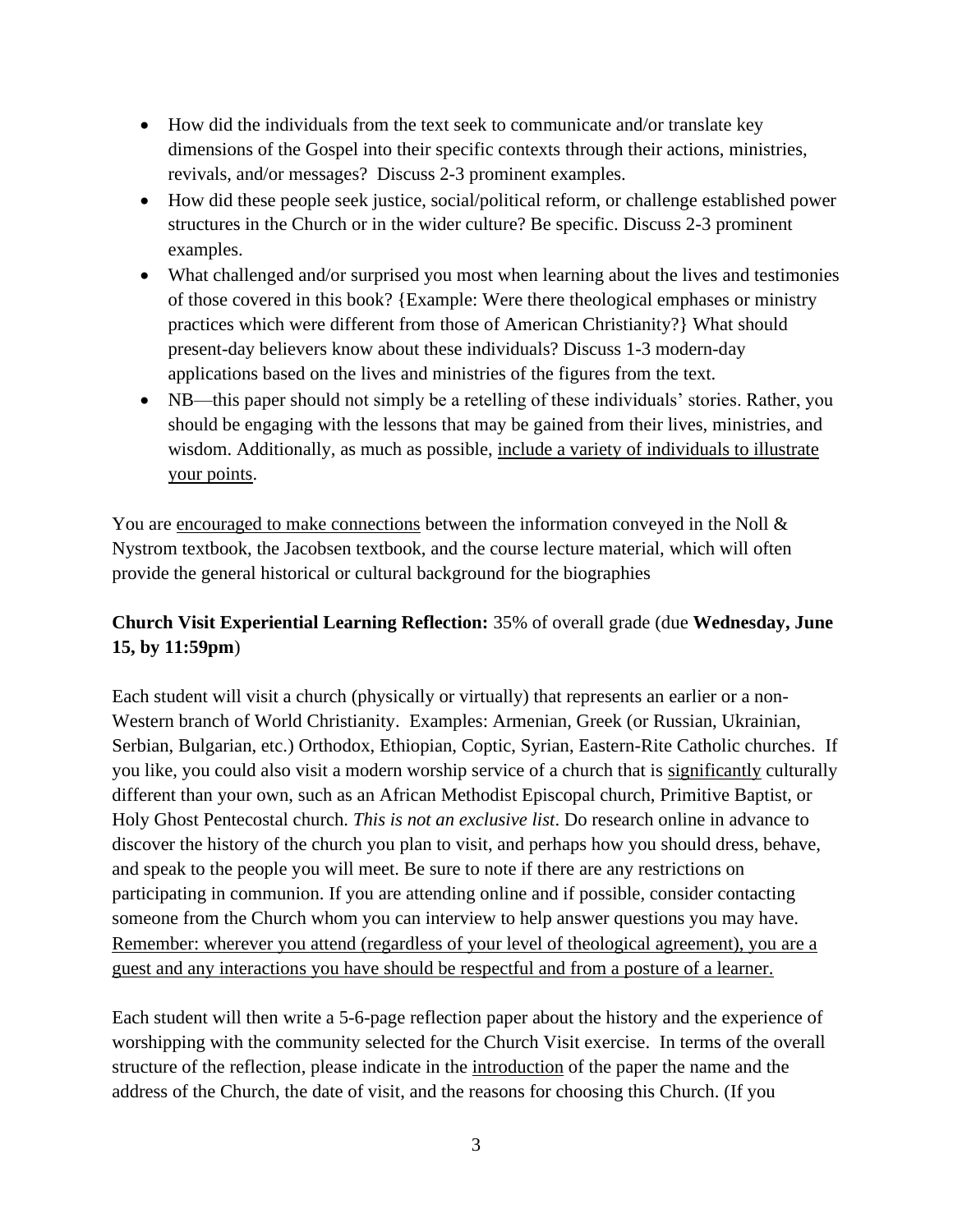participated online, please include how you watched-- Facebook Live, YouTube, etc.—including a link if possible.)

In the first main section, spend some time discussing the history of this particular Church community. Possible questions to explore here might include:

- When was the denomination founded, by whom, and under what circumstances? Is it a division of a previous denomination?
- Are there any elements of the service that appear to arise from the Church's historical roots?
- What are the key theological distinctives and commitments of this community? (You may have observed these distinctives in the way the service was conducted).

In the next main section, please reflect upon your experience in this Church. Possible questions to explore here might include:

- What liturgical, homiletical (preaching), and/or worship practices, as well as perceived values of this community were different from those of your own Church community?
- What aspects of the Church do you think should be celebrated? Was there anything confusing and/or surprising about the service?
- How would this experience be helpful for you in your future cross-cultural interactions? What thoughts or realizations have you had about your own culture and/or Church?
- How did you respond when you encountered a perceived value or perspective that was different from your own?

•

Conclude by summarizing the most valuable insights you gained from this experiential learning exercise.

**General Writing Guidelines:** All papers should be double-spaced, 12-point New Times Roman font, and one inch margins. Document Scripture references parenthetically and include book, chapter, verse(s), and translation. For example: (Matthew 28:18-20, ESV). Document textbooks by author and page number. Use a citation both when quoting the books (use quotation marks to denote these) and when paraphrasing (using your own words to summarize the author's thoughts). If using an e-book edition that does not include page numbers, include the nearest heading title. If using any additional sources (which is not required), be sure to include a bibliography with all relevant publication data.

Late Policy: All assignments will be docked five points for each day late unless permission to do otherwise was granted by the instructor ahead of time.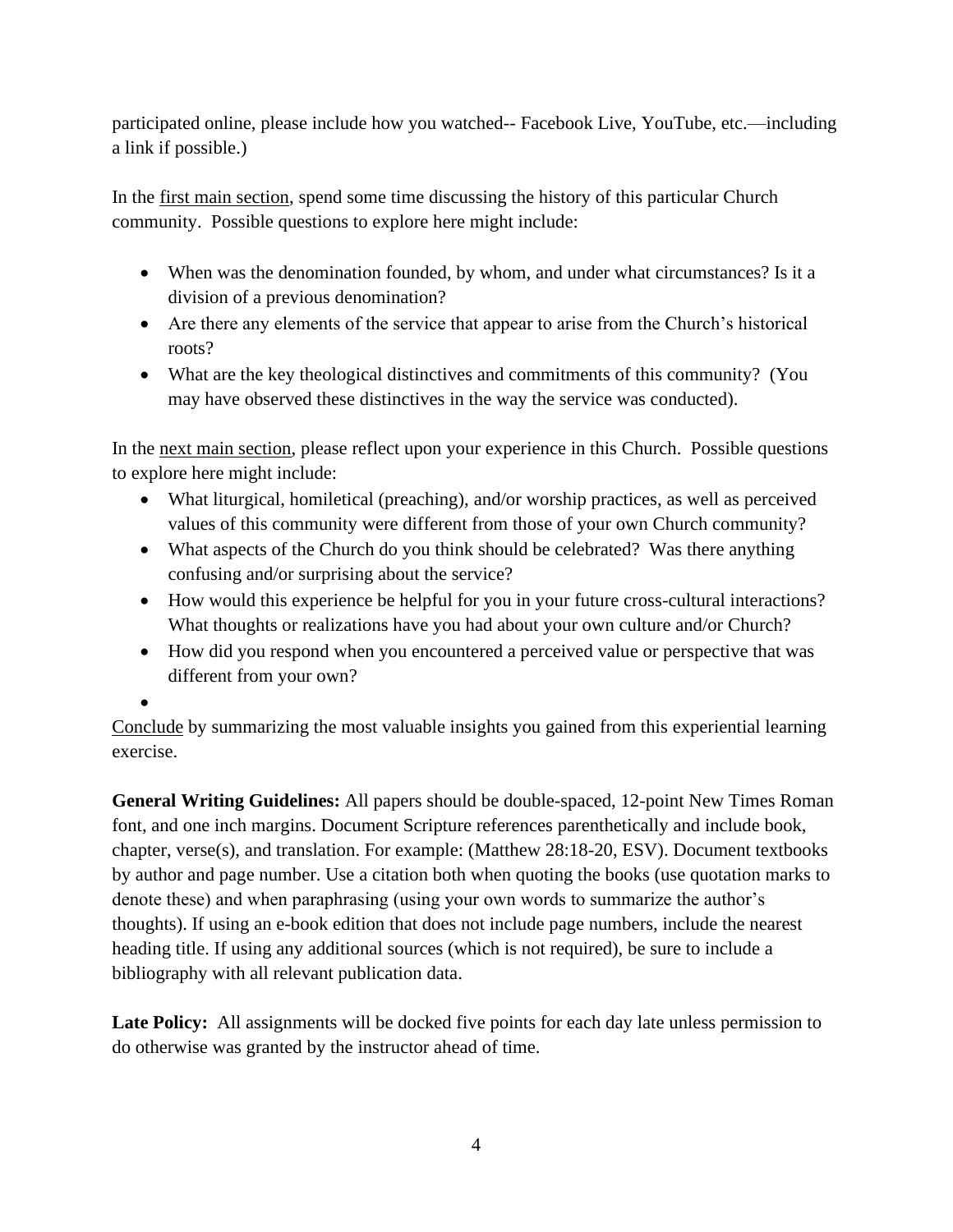*About the Instructor*: Dr. Onalee Pierce is a Professional Fellow at Ashland Theological Seminary, in Ashland, Ohio. She has taught on a variety of topics in church history and theology for the last sixteen years. She earned a Ph.D. from Trinity Evangelical Divinity School in theological studies, an M.A. in church history from Ashland Theological Seminary, and a B.A. in history from the Ohio State University. She particularly enjoys studying the role women have played throughout church history. Onalee and her husband, Brian, live in northwest Ohio and love to spend time outside and playing games with their seven-year-old son, Clay.

### **READING REQUIREMENTS**

Jacobsen: read pages ix-230 (for a total of 237 pages) Noll and Nystrom: read pages 9-277 (for a total of 268 pages)

# **LECTURE SCHEDULE**

| Mon<br>am  | 06/06 | <b>The Earliest Church</b><br>Discussion: Jacobsen, Preface, Introduction, Chap. 1 (pg. ix-13); Noll & Nystrom,<br>Introduction, Chap. 1 (pg. 9-32) |
|------------|-------|-----------------------------------------------------------------------------------------------------------------------------------------------------|
| Mon<br>pm  | 06/06 | The Imperial Church and Early Medieval Church<br>Discussion: Jacobsen, Chap. 2 (pg. 14-39); Noll & Nystrom, Chap. 2 (pg. 33-49)                     |
| Tues<br>am | 06/07 | The High and Late Medieval Church<br>Discussion: Noll & Nystrom, Chap. 3-4 (pg. 50-79)                                                              |
| Tues<br>pm | 06/07 | The Reformation and Expanding the Church through Exploration<br>Discussion: Noll & Nystrom, Chap. $5-7$ (pg. 80-123)                                |
| Wed<br>am  | 06/08 | The Church in the Middle East<br>Discussion: Jacobsen, Chap. 6 (pg. 146-187); Noll & Nystrom, Chap. 8-9 (pg. 125-<br>156)                           |
| Wed<br>pm  | 06/08 | The Church in Asia<br>Discussion: Jacobsen, Chap. 3 (pg. 40-72); Noll & Nystrom, Chap. 10-11 (pg. 157-<br>184)                                      |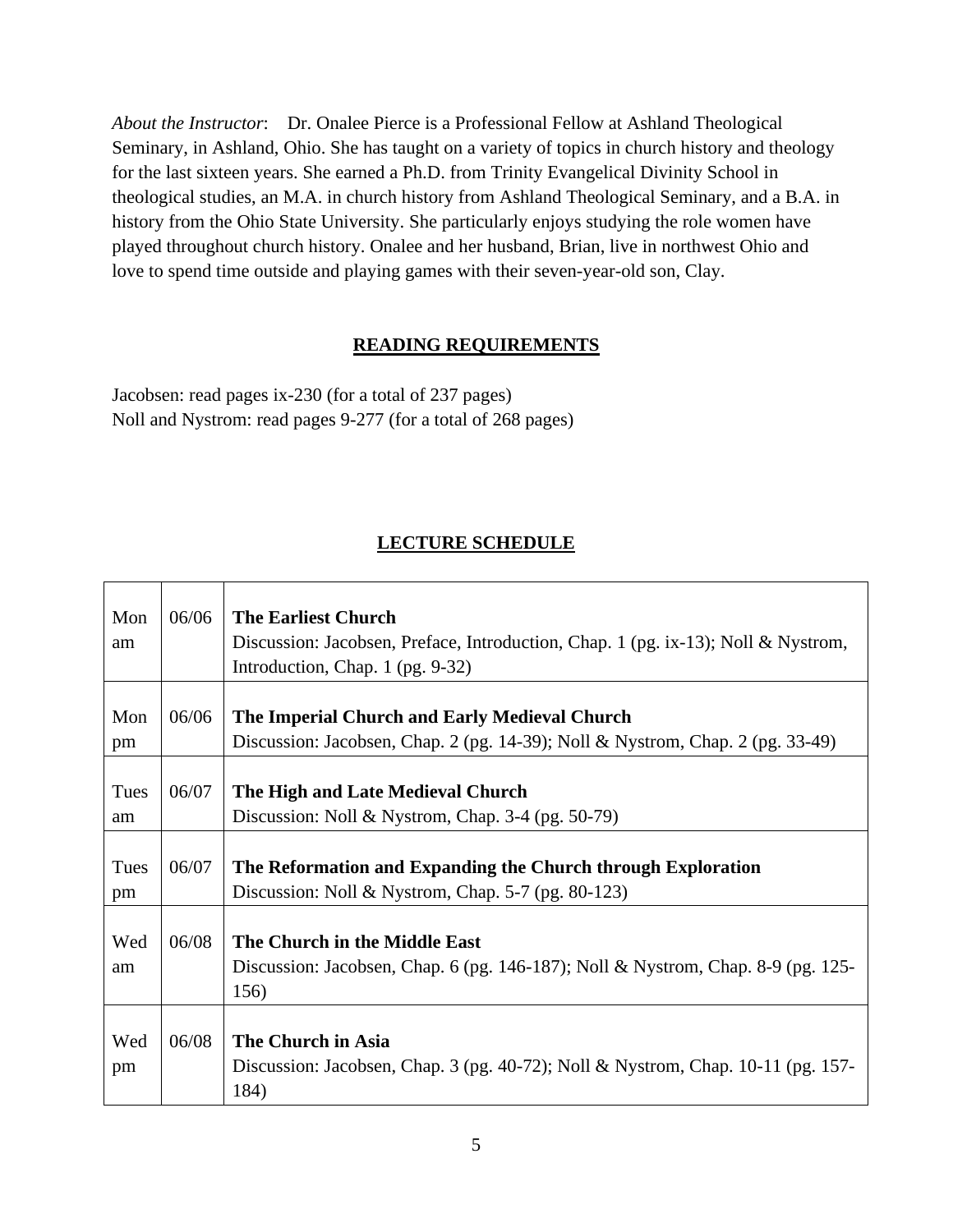| Thur<br>am | 06/09 | The Church in Africa<br>Discussion: Jacobsen, Chap. 4 (pg. 73-105); Noll & Nystrom, Chap. 12-13 (pg. 185-<br>213)                      |
|------------|-------|----------------------------------------------------------------------------------------------------------------------------------------|
| Thur<br>pm | 06/09 | The Church in Latin America<br>Discussion: Jacobsen, Chap. 5 (pg. 106-145); Noll & Nystrom, Chap. 14-15 (pg.<br>$214 - 246$            |
| Fri<br>am  | 06/10 | The Church in Europe<br>Discussion: Jacobsen, Chap. 7 (pg. 188-223); Noll & Nystrom, Chap. 16 (pg. 247-<br>263)                        |
| Fri<br>pm  | 06/10 | The Church in North America<br>Discussion: Jacobsen, Conclusion (pg. 225-230); Noll & Nystrom, Chap. 17 and<br>Afterword (pg. 264-277) |